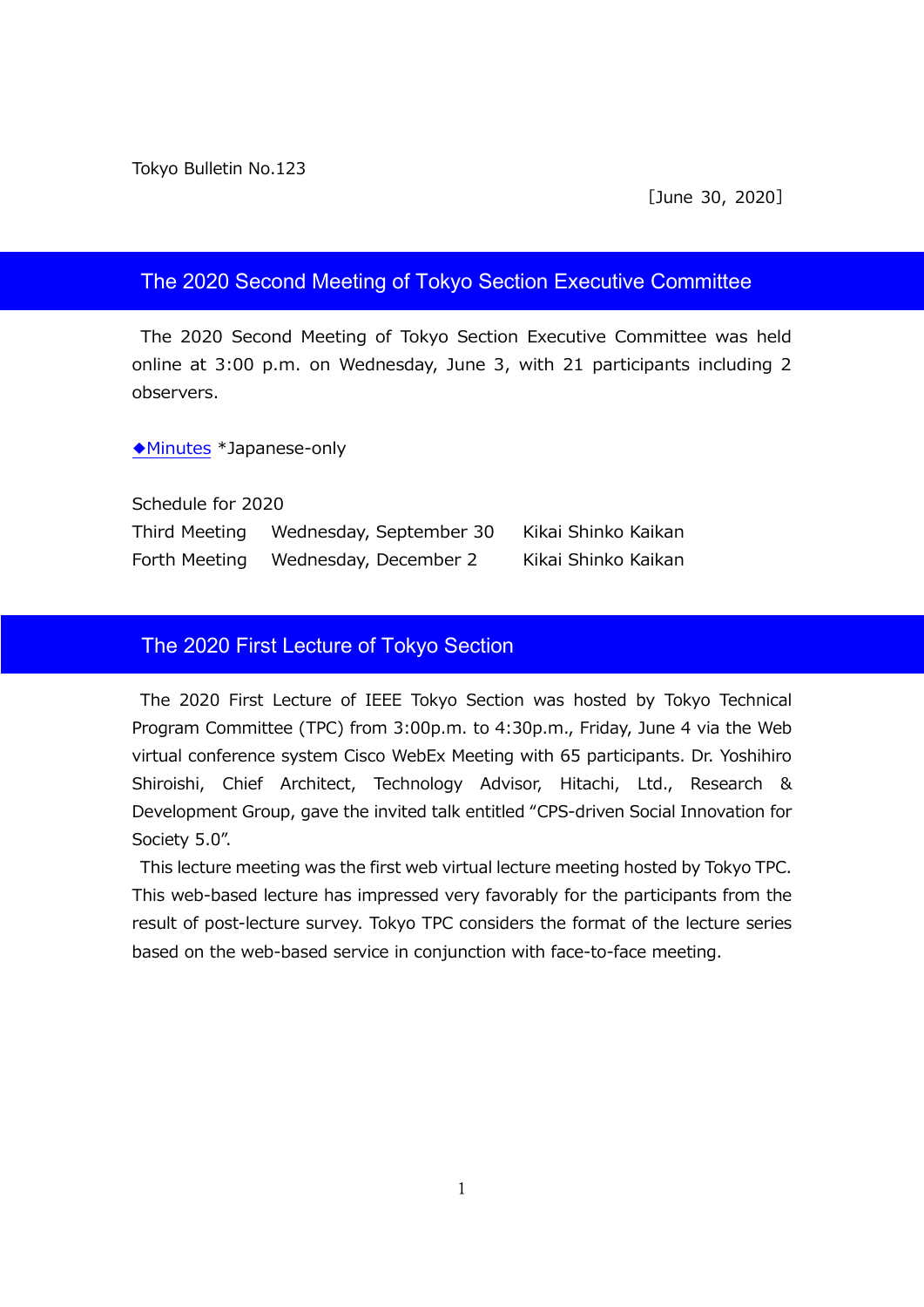

Web virtual lecture meeting



# Questionnaire Responses

## All WIEs in Japan Co-hosted Online Gatherings

COVID-19 is impacting our life in a tremendous way. Female engineers and researchers are also heavily influenced. In this situation, many issues have become apparent, such as the increasing burden on women due to teleworking. To break through these issues, five Women in Engineering (WIE) Affinity Groups in Japan (Japan Council/Sapporo Section/Sendai Section/Nagoya Section/Kansai Section WIEs) have been organizing Online Gathering and promoting discussion and strong cooperation with their colleagues in Japan and abroad.

On May 16, the five Japanese WIEs and Indonesian WIEs co-hosted an Online Gathering entitled "Current Situation of COVID-19 - Japan vs Others." About 40 people, mostly R10 WIE members, attended the event, and discussed a wide